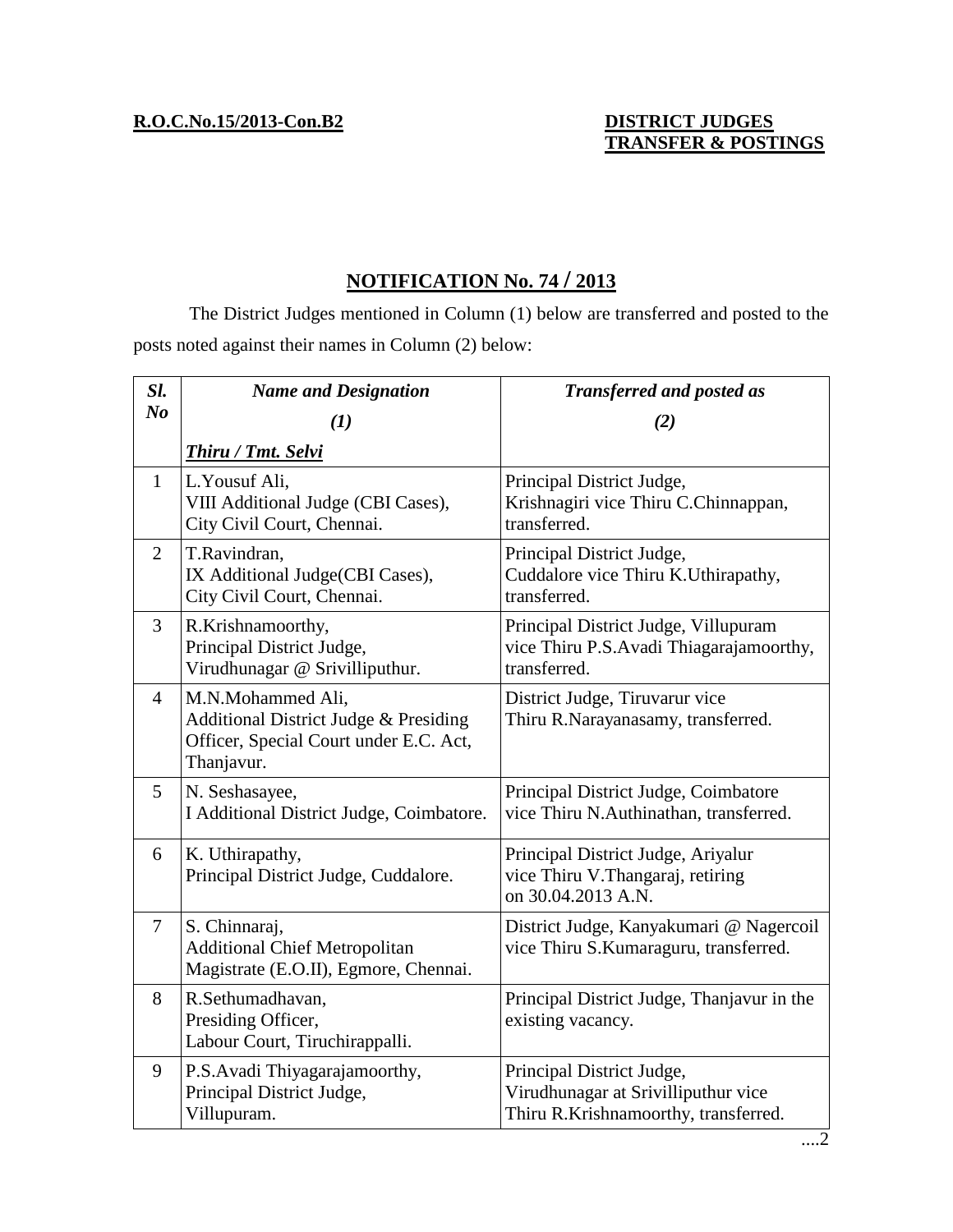| Sl.            | <b>Name and Designation</b>                                                                                         | <b>Transferred and posted as</b>                                                                                                        |
|----------------|---------------------------------------------------------------------------------------------------------------------|-----------------------------------------------------------------------------------------------------------------------------------------|
| N <sub>o</sub> | $\bf(1)$                                                                                                            | (2)                                                                                                                                     |
|                | <b>Thiru / Tmt. Selvi</b>                                                                                           |                                                                                                                                         |
| 10             | M. Mony,<br>V Additional Judge (TADA),<br>City Civil Court, Chennai.                                                | Principal District Judge, Kancheepuram<br>@ Chengalpattu vice<br>Thiru K.Sivanandhajothi, transferred.                                  |
| 11             | K. Naganathan,<br>Chairman, Sales Tax Appellate Tribunal,<br>Chennai.                                               | District Judge, Tiruvannamalai vice<br>Thiru RMT.Teekaa Raman, transferred.                                                             |
| 12             | G.Manjula,<br>II Additional Principal Judge,<br>Family Court, Chennai.                                              | IV Additional District Judge,<br>Tiruvallur at Ponneri vice<br>Thiru A.A.Nakkiran, transferred.                                         |
| 13             | B.Sarodjini Devi,<br>I Additional District Judge,<br>Cuddalore.                                                     | I Additional District Judge,<br>Villupuram at Tindivanam<br>in the existing vacancy.                                                    |
| 14             | K.Sivakumar,<br>Additional District Judge, Ariyalur.                                                                | <b>Additional District Judge,</b><br>Kancheepuram @ Chengalpattu<br>vice Thiru Su. Willyahm, transferred.                               |
| 15             | N.Rajasekar,<br><b>Additional District Judge,</b><br>Theni @ Periyakulam                                            | VII Additional Judge, City Civil Court,<br>Chennai in the existing vacancy.                                                             |
| 16             | P.Ravi,<br>III Additional District Judge,<br>Cuddalore @ Virudhachalam.                                             | Additional District Judge & Presiding<br>Officer, Special Court under E.C. Act,<br>Pudukkottai in the existing vacancy.                 |
| 17             | D.Elangovan,<br>II Additional District Judge, Tiruppur.                                                             | III Additional District Judge, Salem in the<br>existing vacancy.                                                                        |
| 18             | G.Dhanaraj,<br>Judge, I Additional Special Court for<br><b>Exclusive Trial of Cases under NDPS</b><br>Act, Madurai. | Special Judge, Special Court under<br>T.N.P.I.D. Act, Coimbatore vice<br>Thiru M.Sreenivasan, transferred.                              |
| 19             | C.Ramamoorthy,<br>Additional District Judge & Presiding<br>Officer, Special Court under E.C. Act,<br>Coimbatore.    | IV Additional District Judge, Erode at<br>Bhavani in the existing vacancy.                                                              |
| 20             | R.Kamalavathy,<br>III Additional District Judge, Tirunelveli.                                                       | I Additional District Judge, Thoothukudi<br>vice Ms.S.Mary Anselam, transferred.                                                        |
| 21             | G.Chandrasekaran,<br>II Additional District Judge, Salem.                                                           | Additional District Judge & Presiding<br>Officer, Special Court under E.C. Act,<br>Coimbatore vice Thiru C.Ramamoorthy,<br>transferred. |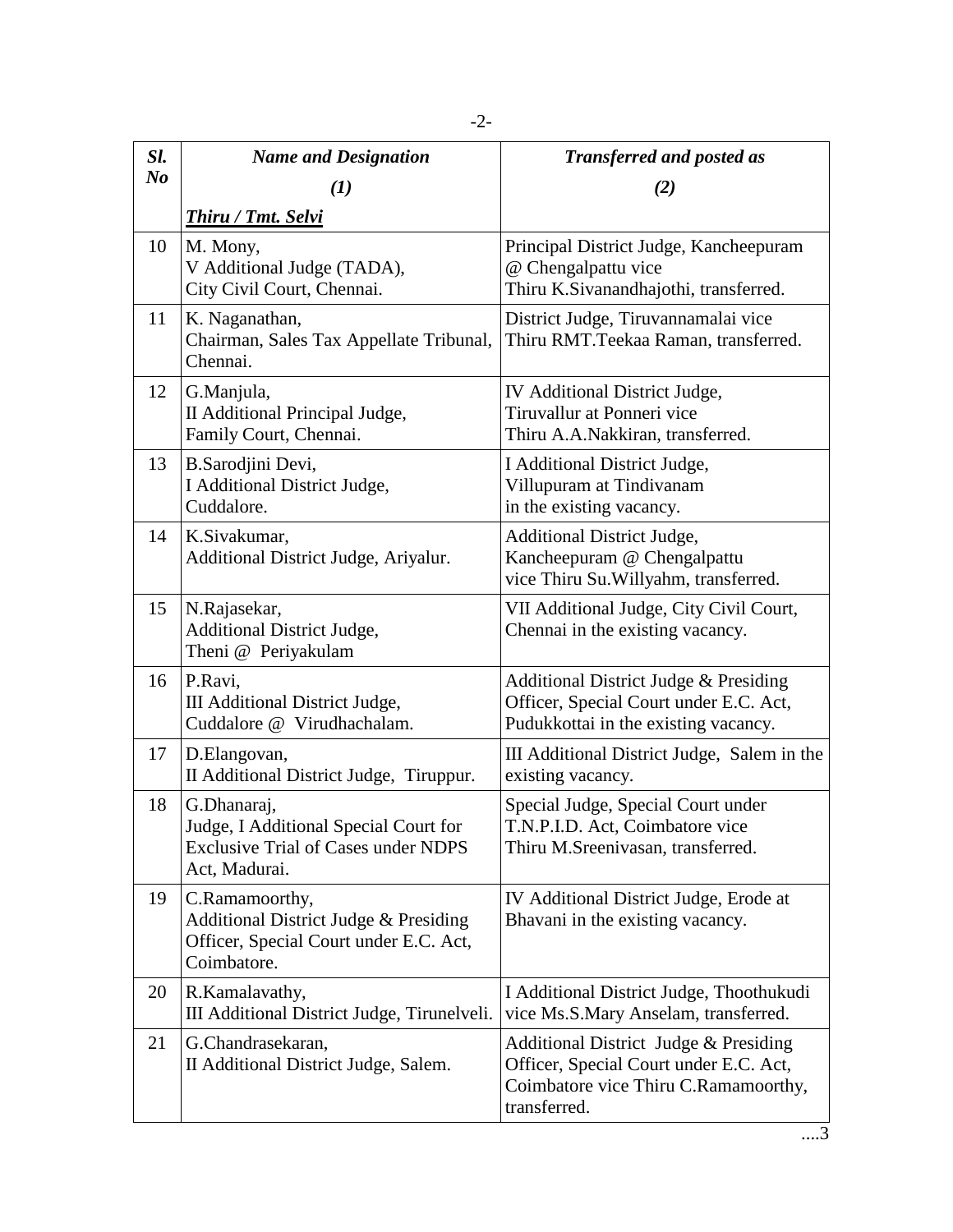| Sl.            | <b>Name and Designation</b>                                                             | <b>Transferred and posted as</b>                                                                                                          |
|----------------|-----------------------------------------------------------------------------------------|-------------------------------------------------------------------------------------------------------------------------------------------|
| N <sub>o</sub> | $\bf(1)$                                                                                | (2)                                                                                                                                       |
|                | <b>Thiru / Tmt. Selvi</b>                                                               |                                                                                                                                           |
| 22             | A.A.Nakkiran,<br>IV Additional District Judge,<br>Tiruvallur at Ponneri.                | III Additional District Judge,<br>Thanjavur at Pattukkottai vice<br>Thiru R.Sakthivel, transferred.                                       |
| 23             | N.Krishnan,<br>III Additional District Judge,<br>Erode at Gobichettipalayam.            | Sessions Judge,<br>Mahalir Neethimandram, Salem<br>vice Ms.A.Nazeema Banu, transferred.                                                   |
| 24             | M.Sreenivasan,<br>Special Judge,<br>Special Court under T.N.P.I.D., Act,<br>Coimbatore. | <b>II</b> Additional District Judge,<br>Tiruppur vice Thiru D.Elangovan,<br>transferred.                                                  |
| 25             | T.Rajasekaran,<br>II Additional Distrite Judge,<br>Tiruchirappalli.                     | Additional District Judge & Presiding<br>Officer, Special Court under E.C. Act,<br>Thanjavur vice Thiru M.N.Mohammed<br>Ali, transferred. |
| 26             | S.Malathi,<br>Presiding Officer,<br>Principal Labour Court, Vellore.                    | VIII Additional District Judge (CBI<br>Cases), City Civil Court, Chennai vice<br>Thiru L. Yousuf Ali, transferred.                        |
| 27             | R.Poornima,<br>Sessions Judge,<br>Mahila Court, Perambalur.                             | I Additional District Judge (PCR),<br>Tiruchirappalli in the existing vacancy.                                                            |
| 28             | R.Ravindra Bose,<br><b>Additional District Judge,</b><br>Krishnagiri.                   | III Additional District Judge,<br>Tiruvallur at Poonamallee vice<br>Thiru N.Sivakumar, transferred.                                       |
| 29             | S.Manvizhi,<br>Presiding Officer,<br>Additional Labour Court, Vellore.                  | Additional District Judge, Namakkal<br>vice Thiru A.Nazir Ahamed, transferred.                                                            |
| 30             | M.D.Sumathi,<br>II Additional Judge,<br>City Civil Court, Chennai.                      | <b>Additional District Judge,</b><br>Theni at Periyakulam vice<br>Thiru N.Rajasekar, transferred.                                         |
| 31             | R. Sakthivel<br>III Additional District Judge,<br>Thanjavur @ Pattukottai               | I Additional District Judge, Coimbatore<br>vice Thiru N.Seshasayee, transferred.                                                          |
| 32             | S. Kumaraguru<br>District Judge,<br>Kanyakumari @ Nagercoil                             | Sessions Judge, Sessions Court for<br>Exclusive trial of Bomb-Blast Cases,<br>Chennai at Poonamallee in the existing<br>vacancy.          |